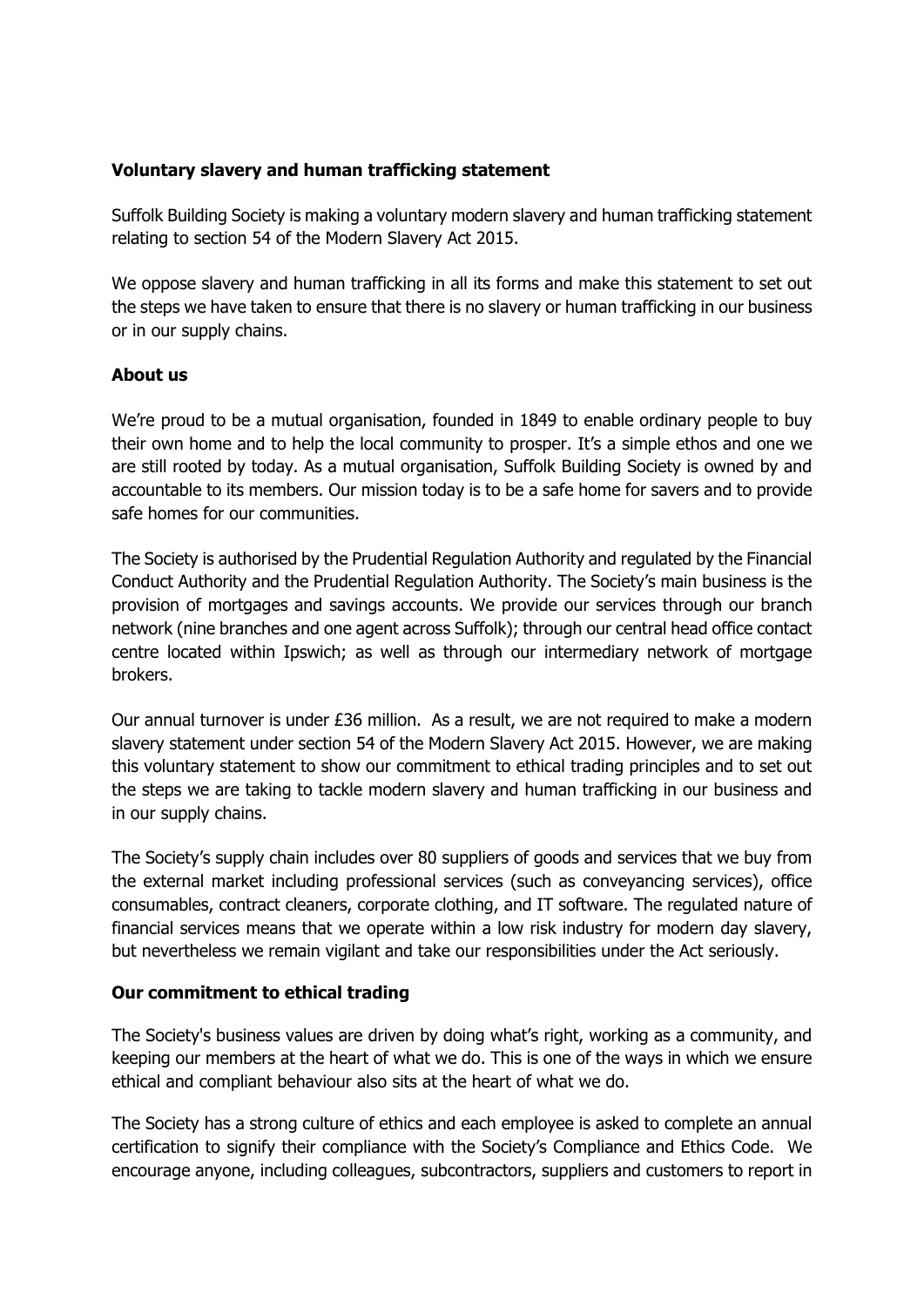good faith any issue or concerns about potential unethical business practices, such as fraud and bribery or slavery and human trafficking. The Society also operates a Whistleblowing Policy, issued in October 2017 and reviewed annually, to encourage staff to report suspected wrongdoing as soon as possible. Mandatory training on Whistleblowing with Confidence is completed by all employees annually.

The Society requires staff to act ethically and with integrity in all third-party supplier relationships through a Third-Party Contract Management and Procurement Policy. We take a risk-based approach when reviewing procurement of goods and services and use a supplier risk assessment tool to better identify the broad range of supplier risks. We vet our suppliers to ensure that they are committed to ethical labour practices, anti-slavery and human trafficking. Depending on the suppliers' risk profile, approved suppliers may be required to upload a copy of their Modern Slavery Act Policy to our supplier portal. As part of our ongoing monitoring of our supply chain, we carry out regular reviews to ensure suppliers are assessed and the information held on our supply base is kept up to date. Our contracts may give us the provision to conduct supplier audits or on-site assessments dependent on the nature of the goods or services being provided and also on the industry sector in which the supplier operates.

The Society employs over 150 colleagues throughout our business, and all are referenced before they begin work. All receive regular training on our business values, which include matters relating to financial crime. We only employ agency workers through reputable employment agencies.

## **Further steps**

The Society remains committed to doing all that it reasonably can to contribute towards helping eradicate modern slavery and human trafficking and will keep policies and procedures under review in 2022. The Society has an Environomental, Social and Governance programme of change underway which seeks to demonstrate the Society's commitment to caring for the needs of our membership, staff, local businesses and the environment in which we live. Our Modern slavery and human trafficking statement is part of that commitment.

We intend to take the following further steps to combat slavery and human trafficking:

- We will externally publish our first voluntary statement.
- We will continue to increase our awareness of, and safeguards in, our supply chains. Initial work will focus on those suppliers where we assess there is the greatest potential risk. We will set minimum standards of ethical behaviour and procedures that we will expect suppliers to comply with. Amendments will be made to our Third Party and Procurement Policy to reflect this.
- We will review our behavioural framework for staff and ensure that there are clear mechanisms in place to signpost and encourage staff to appropriate policies and resource.
- We will seek to obtain Real Living Wage accreditation. This will require an assessment of wages paid throughout our supply chain.